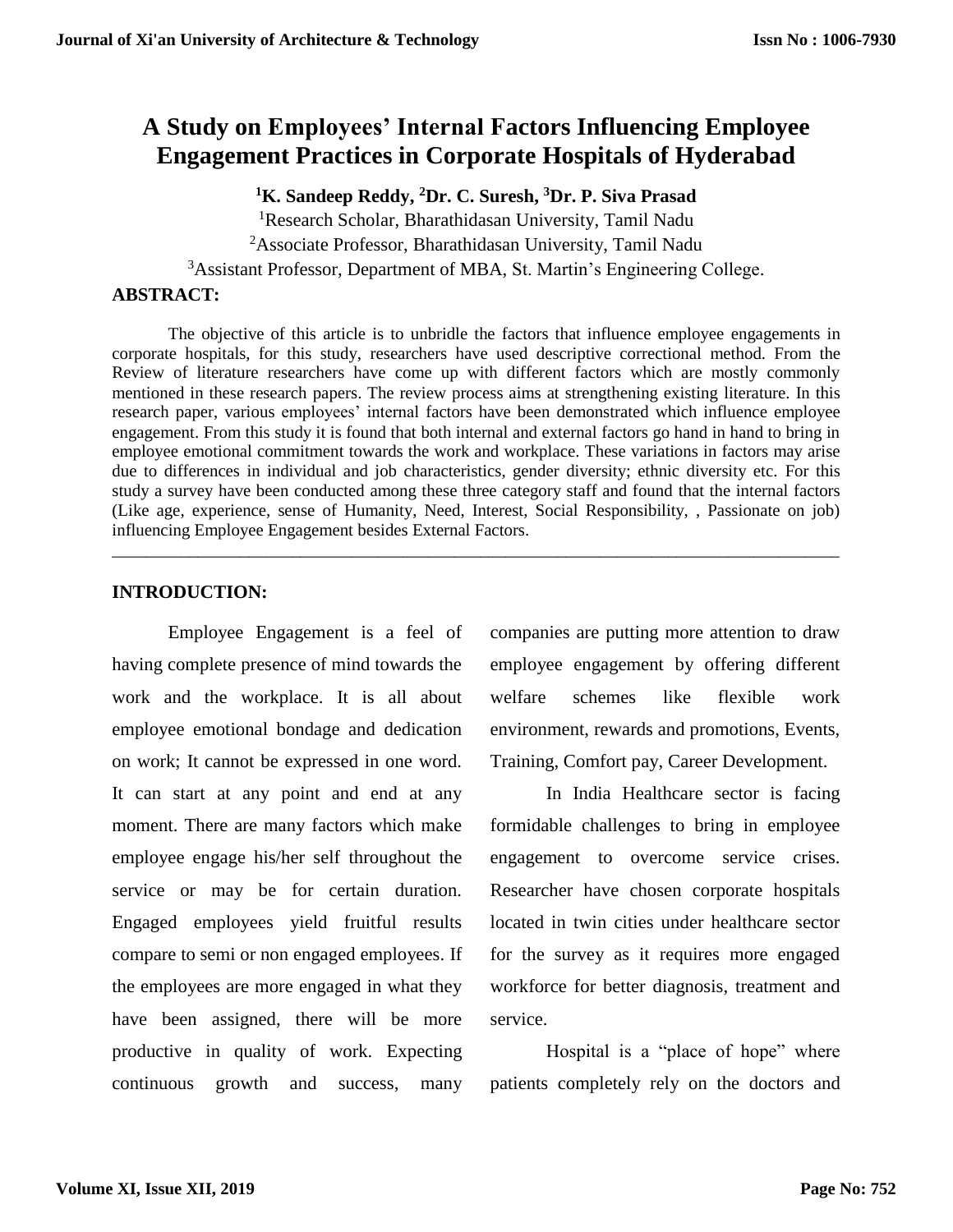staff working there for the quick recovery. To protect the trust and interest of the patients it is the responsibility of the hospital to make their employees ready for any type of patience service. A small negligence may cause loss or damage to the life of patients. Usually hospital staff will be much attentive, committed and care while in patient service. Considering these facts, the researchers for his study have chosen hospital staff to know the factors that influence Employee Engagement.

**Key Words:** Sense of Humanity, Liking, Caring, Sympathy, Interest, Social Responsibility, Belief in God, Fear, Morality.

#### **REVIEW OF LITERATURE:**

According to (Arti Chandani, Mita Mehta, Akanksha Mall and Vashwee Khokhar, 2016) various factors influence employee engagement at macro i.e. at organisational level and micro level i.e. at individual level. These variations in factors may arise due to differences in individual and job characteristics, gender diversity; ethnic diversity etc. Different employee engagement approaches for new employees like strong induction programs, rigorous training and development programme, certification programme and giving them a realistic job preview.

According to (Markos and Sridevi, 2010) there is a paradigm shift in recent times towards development of casual models that help to better explain employee engagement in modern organizational setting. It is believed that this would assist to create appropriate linkage between theory and practice.

According to Tett& Meyer (1993) in their postulation that for organizations to maintain momentum, become competitive and thrive in the area of profitability it is inadequate to focus solely on talent recruitment, instead creative and innovative efforts should be made to keep those talents on board in order to build cogent pool for the prosperity of the organization.

According to Buckingham and Coffman (1999) the origin of the term 'employee engagement' still lingers elusively without definite answers though believed to be first used by Gallup organization in the 1990s.

Bordia et al, (2008) examined that, the term has been inter-changeably used with 'worker engagement' even though employee engagement is perceived to be more concerned with relationship relative to the organization whereas, engagement involves relationship with one's work.

Stone et al, (2009) research study indicates that 70% of job seeking candidates are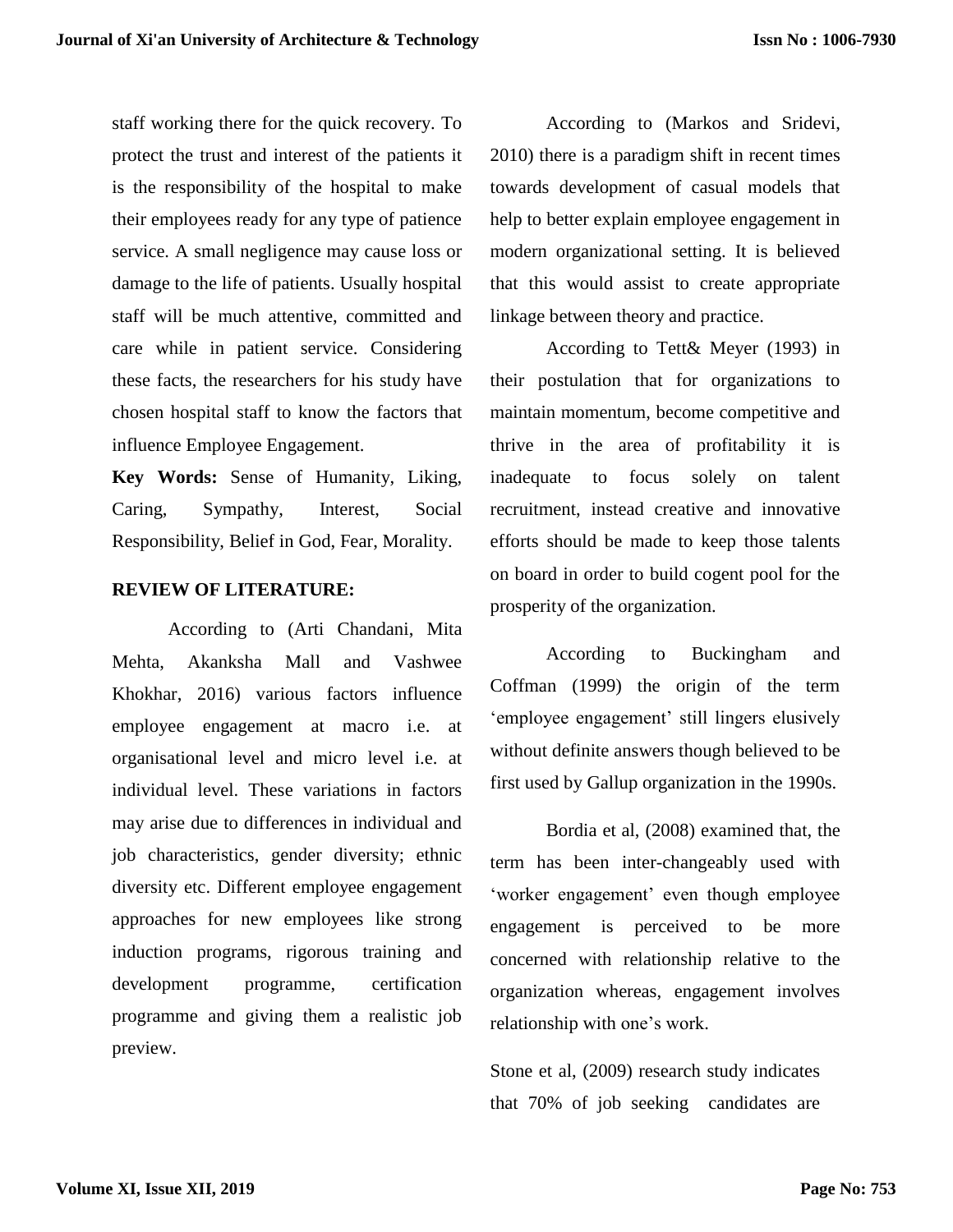willing to work for firms with lower employee attrition rate since those firms are not only perceived to be employee-centered but also economically viable.

McConnell (2011) argued in a research paper entitled the "essence of work engagement" that since engaged employees are more productive and less likely to quit their organizations compared to disengaged employees, engagement inevitably poses a viable alternative strategy that demands a rigorous research.

## **Objective of the study:**

1) To understand the employee engagement practices in Corporate Hospitals. 2) To find the factors that influence employee engagement practices in Corporate Hospitals.

#### **Hypothesis:**

- $H_1$ : There is a significant impact of employee's Age & Experience on employee engagement
- H2: There is a significant influence of 'Need' on employee engagement
- H3: There is a significant influence of 'Interest' on engagement
- H4: There is a significant influence of 'Self Explore' on employee engagement
- H5: There is a significant influence of 'humanity' on employee engagement
- H6: There is a significant influence of 'social responsibility' on employee engagement
- H7: There is significant influence of 'Passionate of job' on employee engagement
- H8: There is a significant influence of religiosity on employee engagement

#### **Methodology:**

|                | Data sources               | 1.Secondary<br>Journals & database, Books and Internet<br>2. Primary<br>Questionnaire |  |  |  |  |  |
|----------------|----------------------------|---------------------------------------------------------------------------------------|--|--|--|--|--|
| $\overline{2}$ | Type of research           | <b>Descriptive Cross-Sectional</b>                                                    |  |  |  |  |  |
| 3              | Universe                   | Hyderabad                                                                             |  |  |  |  |  |
| 4              | Population                 | Top 4 Hospitals (Apollo, Kamineni, Yashoda, Medisys)                                  |  |  |  |  |  |
| 5              | Sampling unit              | Lower level (200)                                                                     |  |  |  |  |  |
| 6              | Sample size                | 200 (http://www.raosoft.com/samplesize.html)                                          |  |  |  |  |  |
| 7              | Sample technique           | Proportionate Stratified random sampling                                              |  |  |  |  |  |
| 8              | <b>Research Instrument</b> | <b>Structured Schedule</b>                                                            |  |  |  |  |  |
| 9              | <b>Type of Questions</b>   | Closed ended, Objective type                                                          |  |  |  |  |  |
| 10             | Mode of data collection    | Personal contact                                                                      |  |  |  |  |  |

#### Table: 1 Research Methodology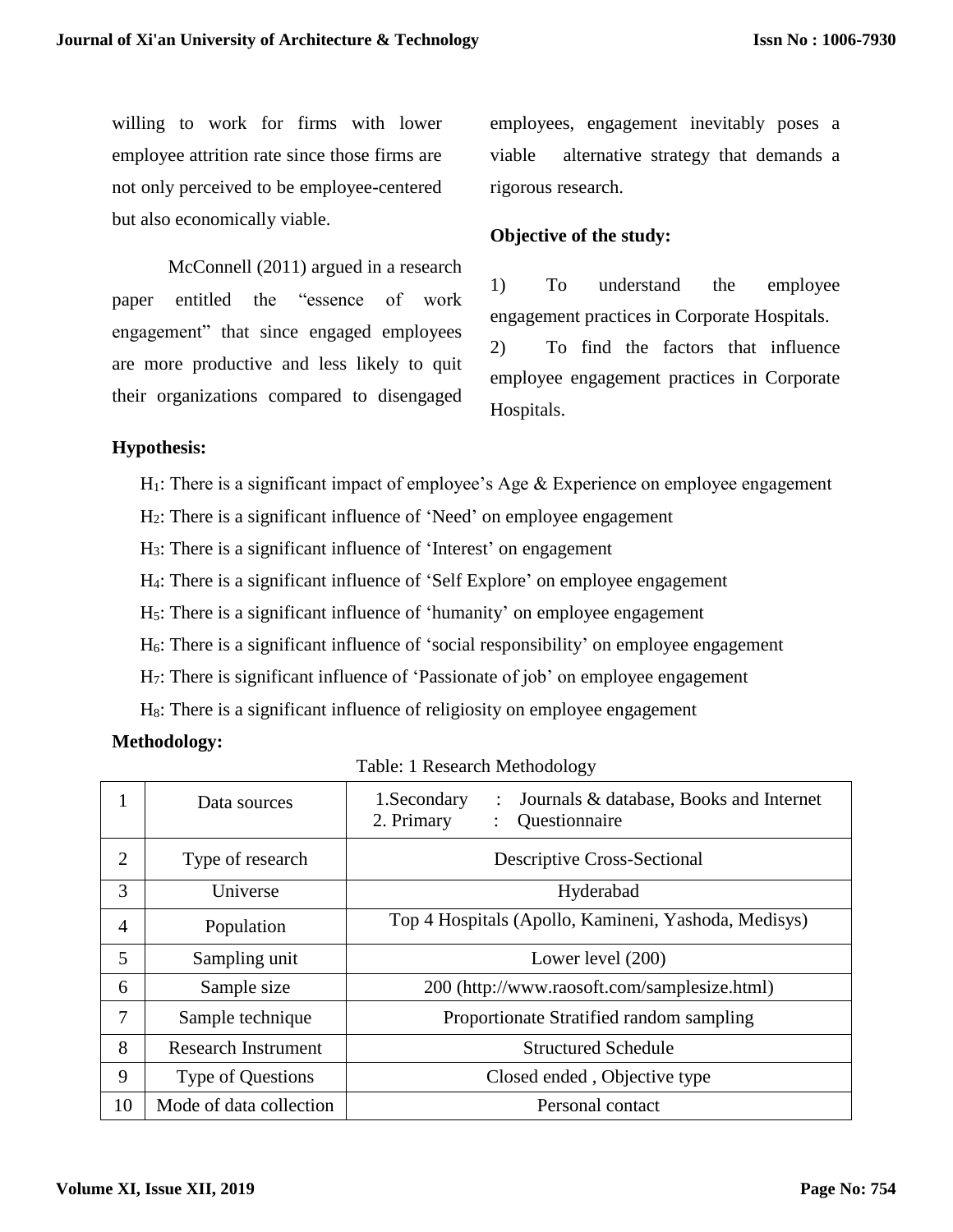| Statistical techniques | ANOVA, Correlation and Regression |  |  |
|------------------------|-----------------------------------|--|--|
| Software               | <b>SPSS 21</b>                    |  |  |

### **Analysis:**

Based on the review of literature objectives and hypothesis the analysis can be used ANOVA, Correlation and Regression analysis.

Table: 2 Impact of employees' age and experience on employee engagement with respect to the hospitals by using ANOVA

| Demographics | Employee<br>Engagement | N  | Mean | $\boldsymbol{F}$ | Sig     | Hypothesis<br>acceptance |
|--------------|------------------------|----|------|------------------|---------|--------------------------|
|              | $20 - 30$              | 65 | 1.42 | 3.560            | $.042*$ | $H_1$                    |
|              | $30 - 40$              | 50 | 2.14 |                  |         |                          |
| Age          | $40 - 50$              | 45 | 2.25 |                  |         |                          |
|              | 50 >                   | 40 | 3.41 |                  |         |                          |
|              | $1-5$                  | 70 | 2.37 |                  | $.011*$ | $H_1$                    |
| Experience   | $5-10$                 | 60 | 2.41 | 4.021            |         |                          |
|              | $10 - 15$              | 35 | 2.54 |                  |         |                          |
|              | 15 >                   | 35 | 2.19 |                  |         |                          |

\* Significant at the 0.05 level (2-tailed).

From the ANOVA table to researcher can be observed that there is a significant impact of employees' age {F=3.560; (P=0.04<0.05)} and experience {F=4.021; (P=0.011<0.05)} on employee engagement at 5% level of significance with respect to the hospitals.

| Model                    | Unstandardized<br>Coefficients |            | Standardized<br>Coefficients | t     | Sig.     | Hypothesis     |
|--------------------------|--------------------------------|------------|------------------------------|-------|----------|----------------|
|                          | B                              | Std. Error | <b>B</b> eta                 |       |          | acceptance     |
| (Constant)               | 1.279                          | .258       |                              | 4.966 | .000     |                |
| Need                     | .028                           | .035       | .039                         | 1.786 | $.032*$  | H <sub>2</sub> |
| Interest                 | .145                           | .040       | .185                         | 3.667 | $.000**$ | $H_3$          |
| Self Explore             | .098                           | .032       | .153                         | 3.051 | $.002**$ | H <sub>4</sub> |
| Humanity                 | .137                           | .032       | .158                         | 2.154 | $.009**$ | H <sub>5</sub> |
| Social<br>Responsibility | .118                           | .032       | .184                         | 3.731 | $.000**$ | $H_6$          |
| Passionate of job        | .182                           | .034       | .263                         | 5.286 | $.000**$ | H <sub>7</sub> |
| Religiosity              | .111                           | .033       | .165                         | 3.340 | $.001**$ | $H_8$          |

Table: 3 Regression Coefficients<sup>a</sup>

a. Dependent Variable: Employee Engagement, \*\*Significance at1% level,\*Significance at 5% level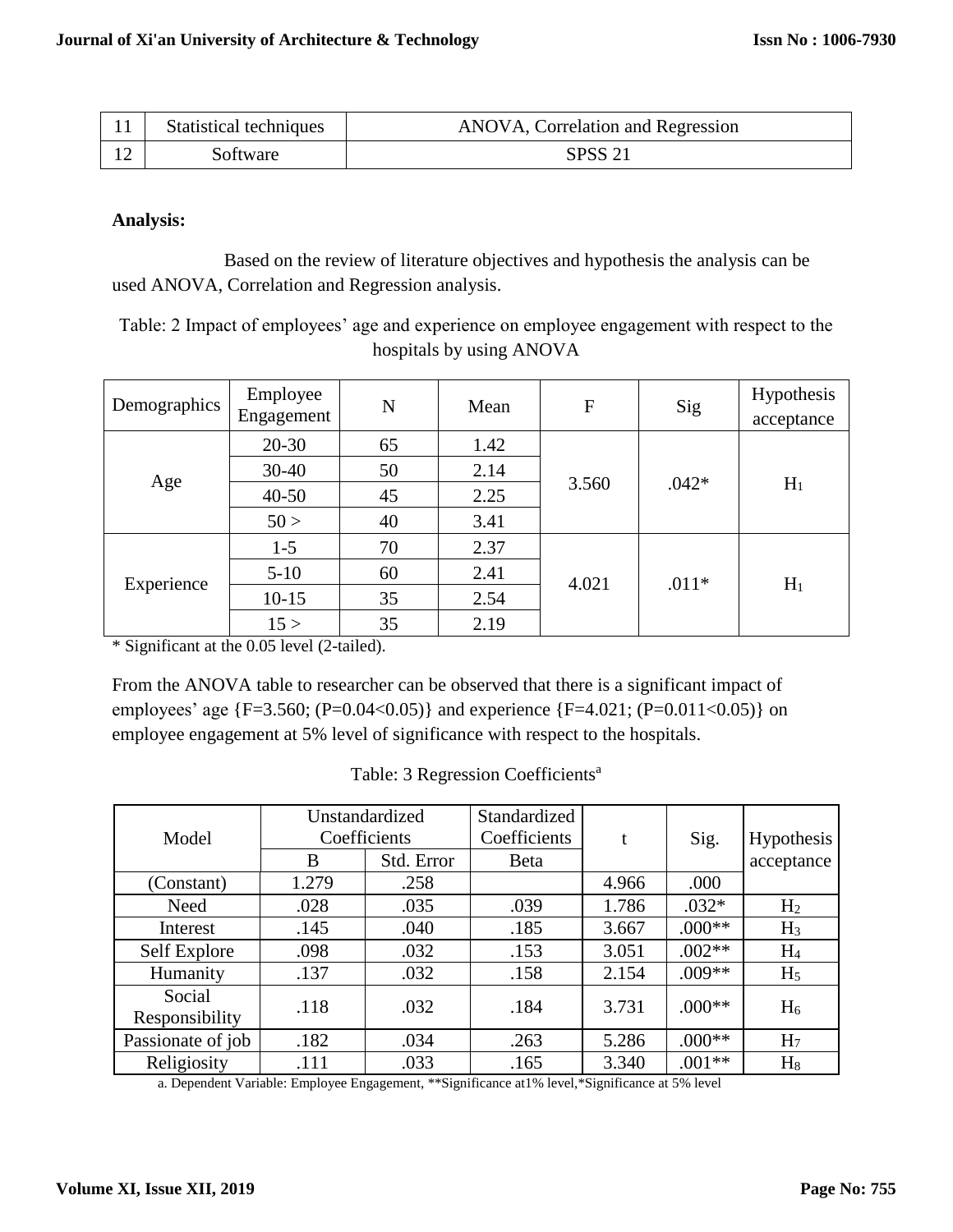From the regression table:3 researcher identified that there is a significant impact of employees'

Need {t=1.786; P (0.032<0.05)}, Interest {t=3.667; P(0.000<0.01)}, Self Explore {t=3.051; P(0.002<0.01)},Humanity {t=2.154; P(0.009<0.01)}, Social Responsibility {t=3.731; P(0.000<0.01)}, Passionate of job  $\{t=5.286; P(0.000<0.01)\}$ , Religiosity  $\{t=3.340;$  $P(0.001\le 0.01)$ } on employee engagement at 1% and 5% level of significance.

Employee Engagement=  $4.966+0.039$  Need  $+0.185$  Interest  $+0.153$  Self Explore  $+0.158$ Humanity + 0.184 Social Responsibility + 0.263 Passionate of job + 0.165 Religiosity

## **Findings & Discussion:**

From the study It is found that not only External factors (Like Work Environment, Leadership, Compensation, Rewards and Recognition, Promotions, Career Development) Influence Employee Engagement in hospitals but also the Internal factors (Like age, experience, sense of Humanity, Need, Interest, Social Responsibility, , Passionate on job) influencing employees to get themselves highly engaged in what they are doing.

Most of the corporate hospitals have been adopting/applying these external factors as built-in, in their employee Welfare Schemes to make all its employees fully engaged. The quality of work is highly influenced by these external factors. The researcher found that along with the External factors there are also internal factors that are **REFERENCES**:

*1. Arti Chandani, Mita Mehta, Akanksha Mall and Vashwee Khokhar. (April 2016) Employee Engagement: A Review Paper on Factors Affecting Employee Engagement, Indian Journal of Science and Technology, Vol9(15),DOI: 10.17485/ijst/2016/v9i15/92145,* 

playing major role in making employees highly engaged in what they are doing.

Hospital are the second birth place for most of the critical patients, After the Doctor or the Specialist diagnosis, the major portion of the service to the patients is rendered by Nursing staff, Helpers, and Technicians till the discharge. For this study a survey have been conducted among these three category staff and found that the internal factors (Like age, experience, sense of Humanity, Need, Interest, Social Responsibility, , Passionate on job) influencing Employee Engagement besides External Factors. So that the researcher recommended the organizations have to be considered internal factors of employee along with external factors to make the employee successfully engaged to their work.

- *2. Armstrong, M.(2000). Performance management: Key strategies and practical guidelines. London, UK: Kogan Page Limited*
- *3. Arthur,J.B.(1994),"Effects of human resource systems on manufacturing performance and turnover", Academy of Management Journal, Vol. 37 No. 3, pp. 670-87.*